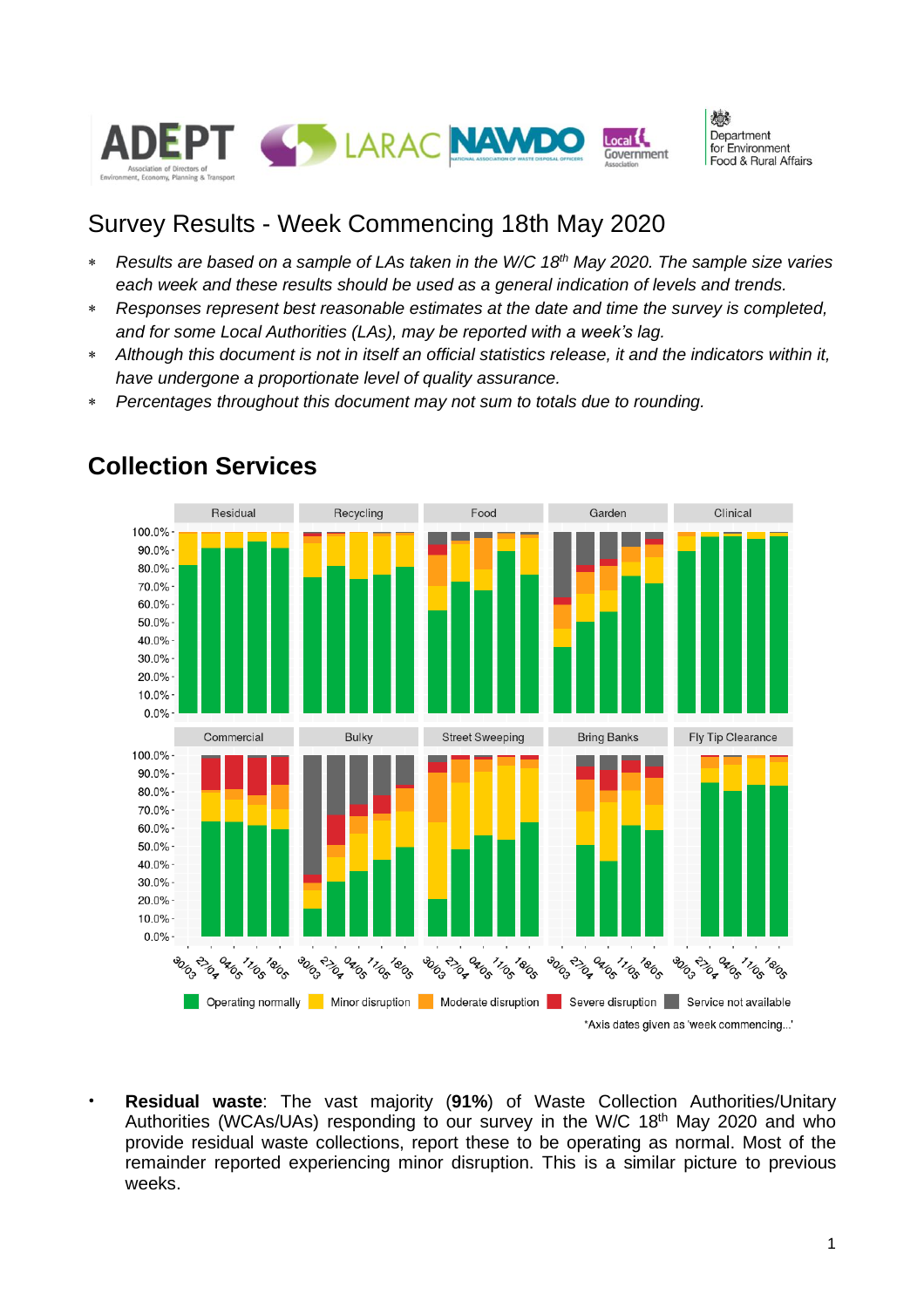- **Recycling**: With improvements seen in recent weeks, approximately four in five (**81%)** recycling collections are reported to be operating as normal in the W/C 18<sup>th</sup> May, while minor disruption is reported by **17%** of responding authorities.
- **Food waste**: Three quarters (76%) of LAs responding to our survey in the W/C 18<sup>th</sup> May who provide food waste collections, report these to be operating as normal (down from 90% in the week prior, but up from  $68\%$  in the W/C  $4<sup>th</sup>$  May). A generalized improvement is evident since the W/C 30<sup>th</sup> March, though a sizable percentage of authorities continue to report some level of disruption.
- **Garden waste**: Almost three quarters (**72%**) of garden waste collection services are reported to be operating as normal in the W/C 18<sup>th</sup> May, with this figure having doubled since the W/C 30th March. **4%** report garden waste collection services to be withdrawn, the lowest since reporting began.
- **Clinical waste**: Almost all (**98%)** clinical waste collections (generally ran in around three quarters of LAs represented in this survey) are reported to be continuing to operate as normal.
- **Commercial waste: 70%** of LAs responding to our survey in the W/C 18<sup>th</sup> May report commercial collection services to be either operating normally or operating with minor disruption, with this figure trending downwards across previous weeks. For those reporting some level of disruption, this is relatively evenly spread between 'minor', 'moderate' and 'severe' disruption being reported.
- **Bulky collections**: The overall situation for bulky collections has improved incrementally since the end of March. **16%** of bulky collections are reported to be unavailable in the W/C  $18<sup>th</sup>$  May, down substantially in relation to the W/C  $30<sup>th</sup>$  March. The percentage of collections reported to be operating normally is **49%** this week.
- **Street sweepings**: Roughly three in five (**63%)** street-sweeping and litter collection services provided by responding LAs are reported to be operating normally. **30%** are reported to be experiencing minor disruption.
- **59%** of **bring banks** are reported to be operating normally in the W/C 18<sup>th</sup> May by responding LAs. **14%** report this service to be experiencing minor disruption and **15%,** moderate disruption. **6%** report this service to be not available.
- More than four in five **(83%) fly-tipping clearance** collections are reported to be operating as normal in the W/C 18th May. **13%** are reported to be in operation but with minor disruption.

|                  | <b>Operating</b><br>normally | <b>Minor</b><br>disruption | <b>Moderate</b><br>disruption | <b>Severe</b><br>disruption | Service not<br>available |
|------------------|------------------------------|----------------------------|-------------------------------|-----------------------------|--------------------------|
| <b>Residual</b>  | 91%                          | 8%                         | 1%                            | 0%                          | 0%                       |
| <b>Recycling</b> | 81%                          | 17%                        | 1%                            | 0%                          | 0%                       |
| Food             | 76%                          | 20%                        | 2%                            | 0%                          | 2%                       |
| Garden           | 72%                          | 14%                        | 7%                            | 3%                          | 4%                       |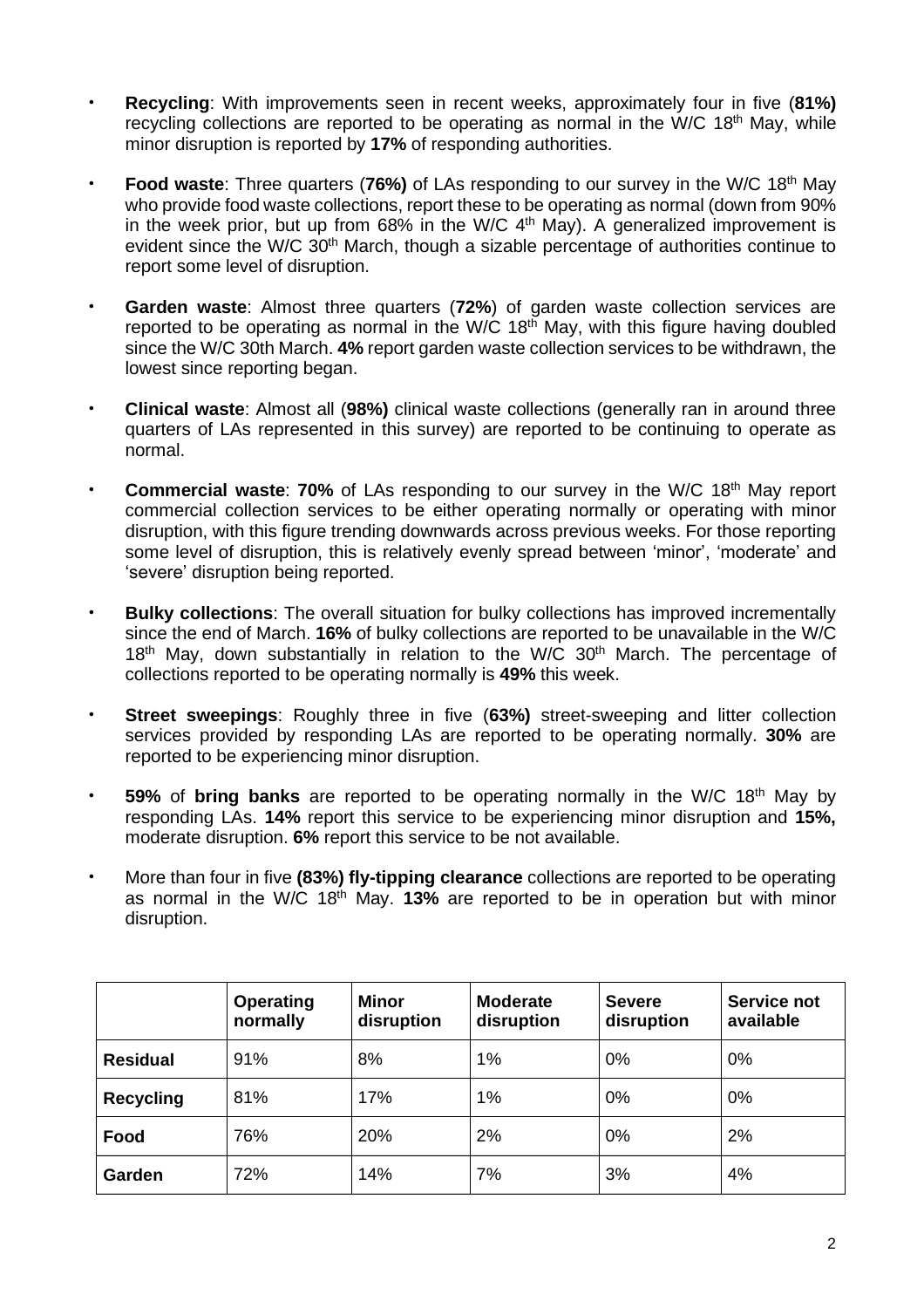| <b>Clinical</b>                    | 98% | 2%  | 0%  | 0%  | 1%  |
|------------------------------------|-----|-----|-----|-----|-----|
| <b>Commercial</b>                  | 60% | 11% | 13% | 15% | 1%  |
| <b>Bulky</b>                       | 49% | 20% | 13% | 2%  | 16% |
| <b>Bring Banks</b>                 | 59% | 14% | 15% | 6%  | 6%  |
| <b>Fly-Tip</b><br><b>Clearance</b> | 83% | 13% | 3%  | 1%  | 0%  |
| <b>Street</b><br><b>Sweeping</b>   | 63% | 30% | 5%  | 2%  | 0%  |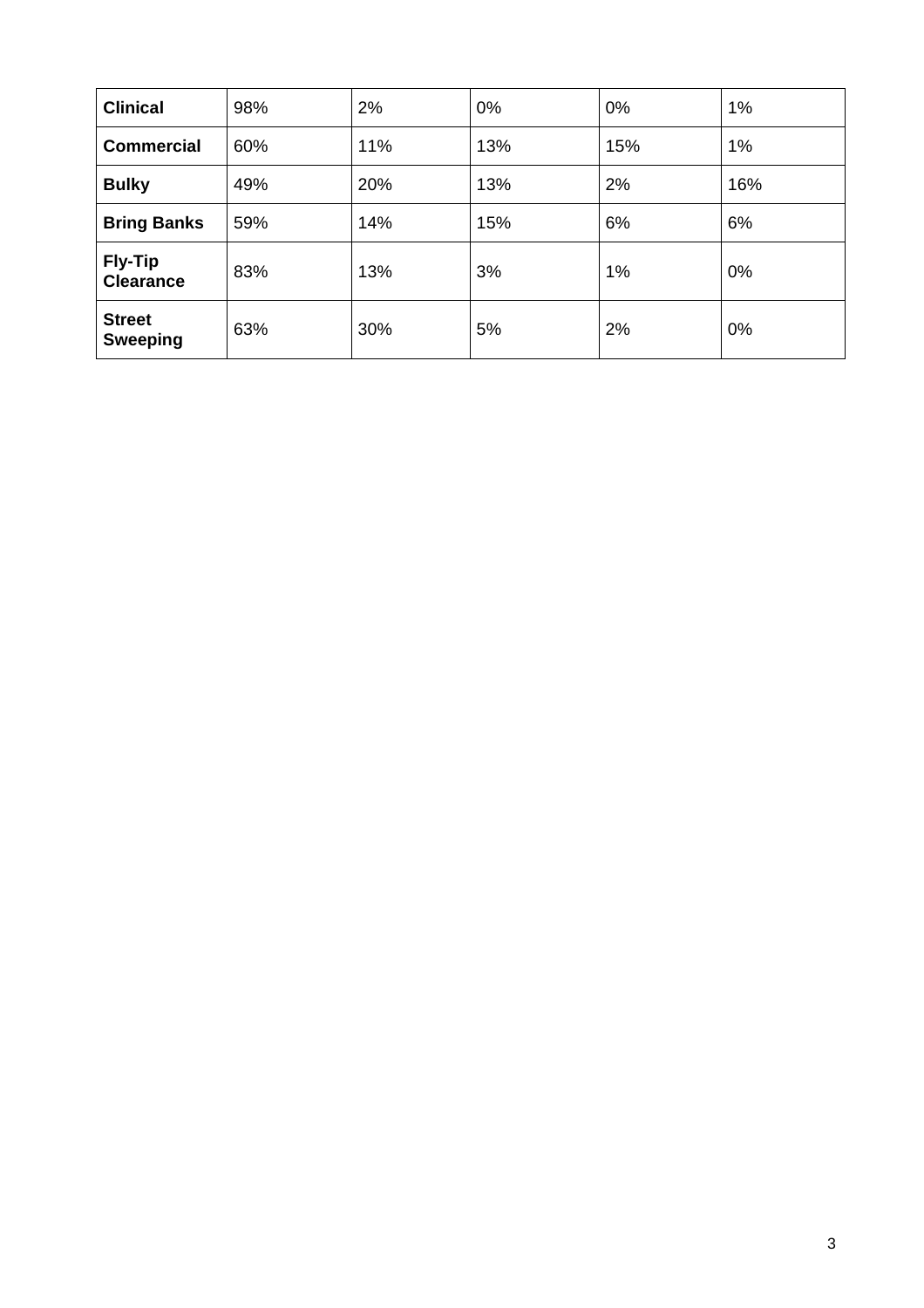

# **Disposal Services**

- Nearly all landfilling and Energy from Waste (EfW) disposal services utilised by LAs responding to our survey are reported to be operating as normal in the W/C 18<sup>th</sup> May 2020. This has been a relatively constant picture since the W/C 30th March.
- **Multi-Recycling Facilities (MRFs)**: Greater levels of disruption have been consistently reported for recycling disposal services than residual by respondents to our survey, and this trend continues to be the case in the W/C 18<sup>th</sup> May. Just slightly less than four in five (**78%**) MRF services used by LAs responding to our survey are reported to be operating as normal, while **17%** are reported to be operating, but with minor disruption.
- **Transfer stations**: As in previous weeks, most transfer stations (**90%**) are reported to be continuing to operate without any disruption by LAs responding to our survey in the W/C  $18<sup>th</sup>$  May.
- **Household Waste Recycling Centres (HWRCs)**: A large drop in relation to the week prior, **3%** of LAs responding to our survey in the W/C 18<sup>th</sup> May, report their HWRCs to be unavailable. Around four in five (**79%**) report minor or moderate levels of disruption among HWRCs that are in operation.
- **Mechanical Biological Treatment (MBT)**: MBT services are reported to in normal operation for almost all (**87%**) of the relatively small proportion of responding authorities where this is a disposal service (a quarter). The majority of the remainder report experiencing minor disruption.
- **Open Windrow Composting (OWC)**: OWC services are reported to be operating as normal by **89%** of responding LAs this week.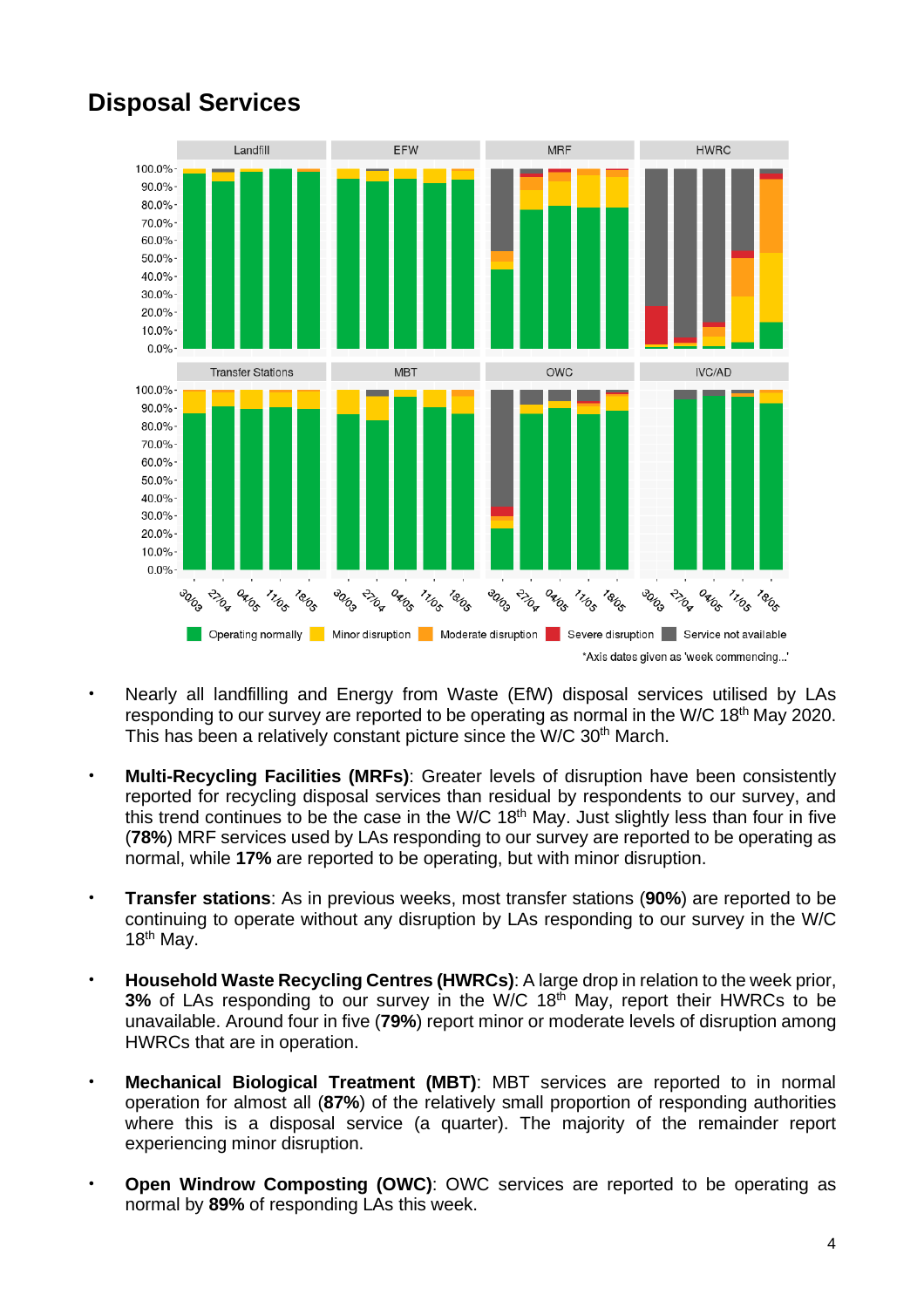• The majority of (**93%**) **In-Vessel Composting (IVC)** and **Anaerobic Digestion (AD)** services are reported to be operating as normal by LAs responding to our survey in the W/C 18<sup>th</sup> May.

|                                    | <b>Operating</b><br>normally | Minor<br>disruption | <b>Moderate</b><br>disruption | <b>Severe</b><br>disruption | Service not<br>available |
|------------------------------------|------------------------------|---------------------|-------------------------------|-----------------------------|--------------------------|
| Landfill                           | 99%                          | 0%                  | 1%                            | 0%                          | 0%                       |
| <b>EFW</b>                         | 94%                          | 5%                  | 1%                            | 0%                          | 0%                       |
| <b>MRF</b>                         | 78%                          | 17%                 | 4%                            | 1%                          | 0%                       |
| <b>HWRC</b>                        | 15%                          | 38%                 | 41%                           | 3%                          | 3%                       |
| <b>Transfer</b><br><b>Stations</b> | 90%                          | 9%                  | 1%                            | 0%                          | 0%                       |
| <b>MBT</b>                         | 87%                          | 10%                 | 3%                            | 0%                          | 0%                       |
| <b>OWC</b>                         | 89%                          | 8%                  | 1%                            | 1%                          | 1%                       |
| <b>IVC/AD</b>                      | 93%                          | 6%                  | 1%                            | 0%                          | 0%                       |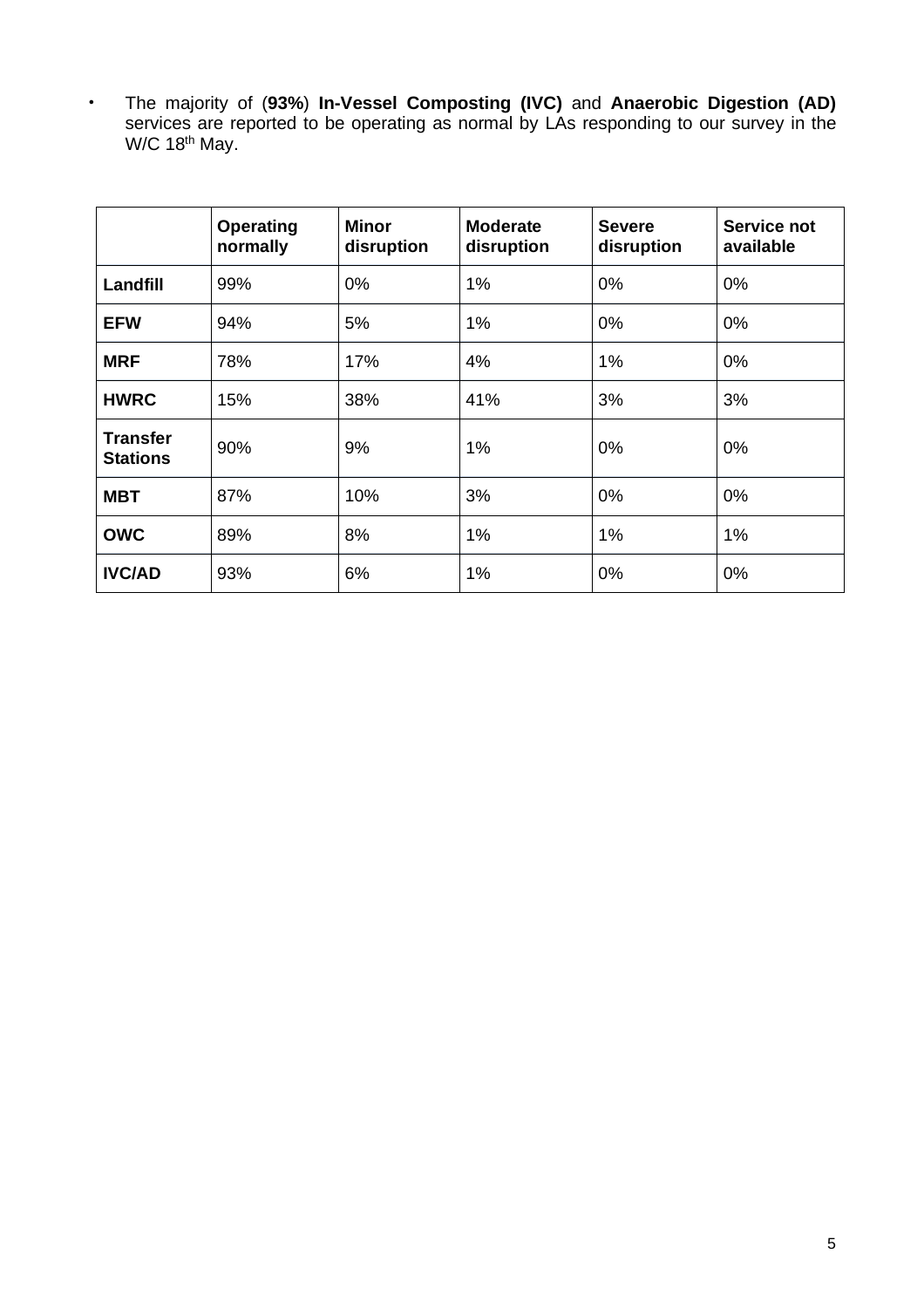#### **Staff Absence Levels**



- In the W/C 18th May 2020, **15%** of LAs reported experiencing' no impact 'on operational staffing levels. This figure is three times greater than that reported in the W/C 30<sup>th</sup> March.
- **78%** of LAs reported a 'less than 20% reduction 'on staffing levels, a similar level to the two weeks prior.
- **6%** of LAs reported a '20-40% reduction' on staffing levels, which is less than a fifth of the share reporting this level of disruption in the last week of March.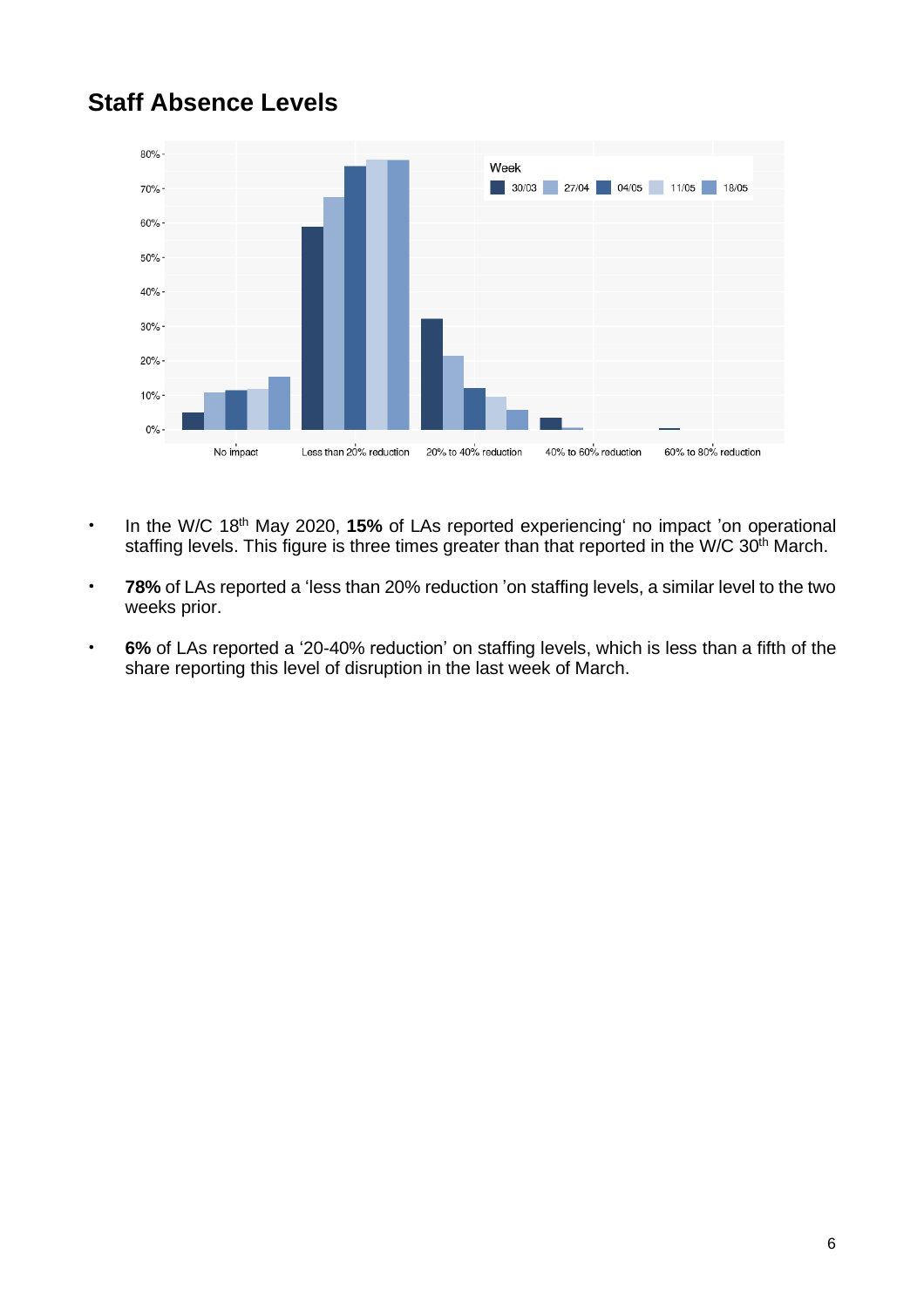## **Reasons for Service Changes**

#### **Collection**



- In the W/C 18<sup>th</sup> May, the greatest reported cause for disruption to collection services by responding LAs, where this is arising, continues to be **staff absence due to self-isolation,** highlighted by **45%** of LAs. The share of authorities identifying this as a cause for disruption has nevertheless fallen in recent weeks.
- **The effects of social distancing** is the next greatest reported cause for disruption to collection services, identified by **41%** of responding LAs.
- **Absence due to sickness** is reported to be a cause for disruption to collection services by **32%** of LAs, a similar percentage to the week prior, though down half in relation to the W/C 30th March.
- As in the two weeks prior, roughly one in ten (**8%**) LAs responding to our survey in the W/C 18th May continue to highlight **major increases in demand for services** as a cause for disruption to collection services.
- **Difficulties in securing PPE** are identified by less than **1%** of responding LAs as a cause for disruption to collection activities. This figure has remained low across previous weeks.
- **Problems with offtakers** were identified by **1%** of LAs as a cause for disruption, with this figure having fallen incrementally each week. For those experiencing problems with offtakers, the material stream impacted is reported to be co-mingled waste (cans/plastics/fibre/glass). The sole reason reported for this issue was limitations on volumes of waste being accepted by offtakers, with this causing LAs to be unable to place 'under 15% of materials'. Issues with textiles continue to be reported, with over-supply reported to be causing market prices to have fallen.
- **'Other reasons'** for disruption were provided by **6%** of LAs. Reasons provided in the W/C 18<sup>th</sup> May included the extra resources required to maintain social distancing on collections and increased volumes of collected waste.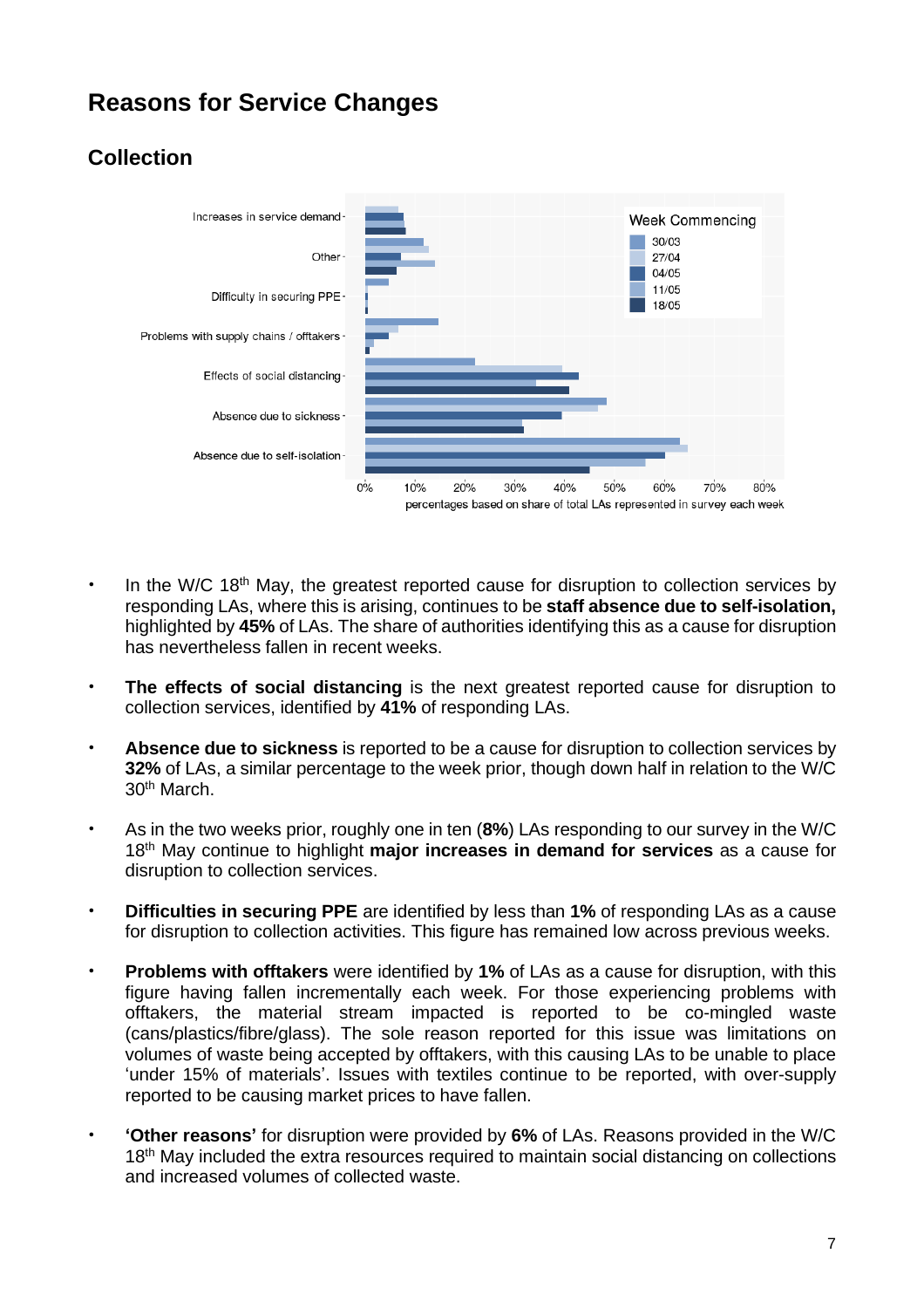#### **Disposal**



- The **effects of social distancing** continue to be the greatest reported cause of disruption to disposal services among responding LAs, reported by **35%** in the W/C 18th May. This is likely to be, at least partially, due to the continued impacts of social distancing on HWRCs.
- **Staff absences due to self-isolation**, the next greatest reported reason**,** were been highlighted by **13%** of responding LAs as a cause for disruption. This figure is down about 50% in relation to the W/C 30th March.
- **Staff absences due to sickness** are the third highest reported cause of disruption to disposal services, reported by **5%** of responding LAs in the W/C 18th May.
- **12%** of responding LAs highlighted **major increases in service demand** as a cause for disruption to disposal services.
- **Difficulties in securing PPE** are reported to be a cause of disruption to disposal services by **1%** of respondents. This figure has been low across the last two months.
- **Problems with supply chains/offtakers** were highlighted by **2%** of respondents in the W/C 18<sup>th</sup> May. For those experiencing supply chain problems at the disposal stage, the waste stream impacted is co-mingled materials (cans/plastics/fibre and glass). The sole reason reported for this issue was limitations on volumes of waste being accepted. An equal share of LAs reporting this as an issue stated they were unable to place 'under 15% of materials' or 'over 75% of materials', while the remainder reported being unable to place '15%-25% of materials'.
- **Other reasons** were provided by **6%** of LAs. These included recycling plants being constrained in waste they are able to receive thereby necessitating storage of materials, additional resources being required to maintain HWRCs as well as traffic issues associated with reopening some sites. Responses to issues associated with HWRCs were reported to include: extending opening times; using traffic marshals; adopting postcode systems or booking systems to manage traffic and social distancing on site; and only permitting cars on site initially, followed by a staggered reintroduction of vans.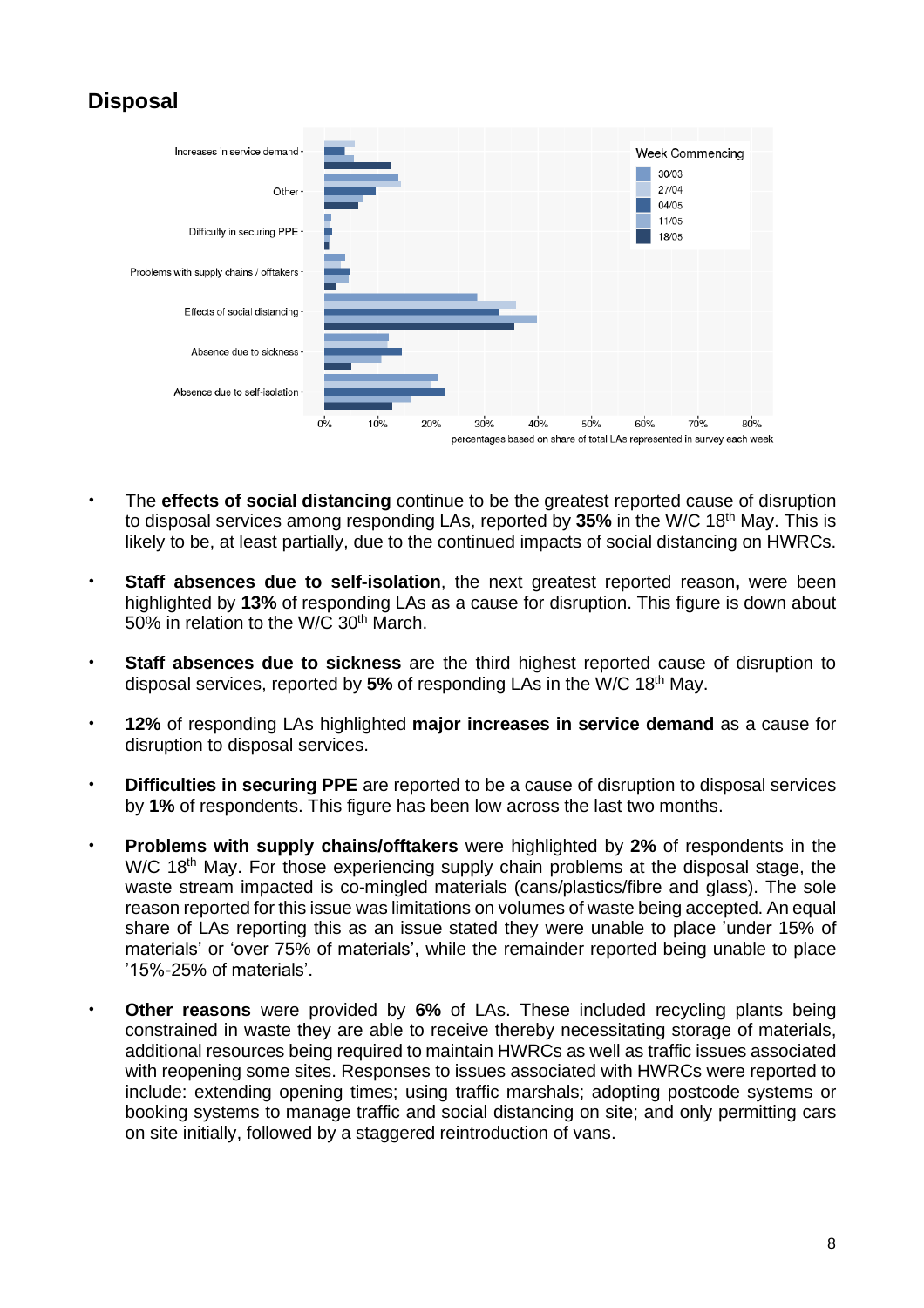# **Change in Waste Arisings**

|                                              | +100%<br>increase | 50-100%<br>increase | 20-50%<br>increase | $0 - 20%$<br>increase | <b>No</b><br>impact | $0 - 20%$<br>decrease | 20-50%<br>decrease | 50-100%<br>decrease |
|----------------------------------------------|-------------------|---------------------|--------------------|-----------------------|---------------------|-----------------------|--------------------|---------------------|
| <b>Residual</b>                              | 2%                | 3%                  | 28%                | 58%                   | 8%                  | 0%                    | 1%                 | 1%                  |
| <b>Recycling</b>                             | 0%                | 9%                  | 34%                | 49%                   | 7%                  | 0%                    | 1%                 | 1%                  |
| Food                                         | 3%                | 6%                  | 17%                | 49%                   | 14%                 | 10%                   | 0%                 | 1%                  |
| Garden                                       | 8%                | 18%                 | 26%                | 34%                   | 9%                  | 6%                    | 0%                 | 0%                  |
| <b>Clinical</b>                              | 0%                | 0%                  | 0%                 | 6%                    | 91%                 | 2%                    | 1%                 | 0%                  |
| Commercial<br><b>Waste</b>                   | 0%                | 0%                  | 0%                 | 1%                    | 4%                  | 16%                   | 46%                | 34%                 |
| <b>Bulky</b>                                 | 0%                | 1%                  | 8%                 | 15%                   | 39%                 | 11%                   | 23%                | 3%                  |
| <b>Bring Banks</b>                           | 2%                | 4%                  | 15%                | 27%                   | 33%                 | 9%                    | 0%                 | 10%                 |
| <b>Fly-Tip</b><br><b>Clearance</b>           | 0%                | 5%                  | 16%                | 36%                   | 30%                 | 8%                    | 4%                 | 2%                  |
| <b>Street</b><br>Sweepings/<br><b>Litter</b> | 0%                | 0%                  | 2%                 | 6%                    | 46%                 | 33%                   | 7%                 | 5%                  |

#### **Excluding Withdrawn Services**

- **Residual**: The vast majority (91%) of LAs represented in our survey in the W/C 18<sup>th</sup> May continue to report higher than usual residual waste arisings. **58%** reported increases to be in the region of '0-20% greater than normal', **28%** reported increases to be in the region of '20-50% greater than usual', and **3%** reported waste arising levels to be '50-100% 'greater than usual.
- **Recycling: 92%** of LAs responding to our survey in the W/C 18<sup>th</sup> May reported recycling waste arisings to be greater than usual, with most reporting increases to be in the region of '0-20%'.
- Higher than usual arisings of collected **food** and **garden waste** are reported by **75%** and **85%** of LAs, respectively. Around one in ten report arisings to be about the same as usual for both waste streams.
- **Half** of LAs report **bulky waste** collection tonnages to be 'about the same' this week, with **37%** reporting collected tonnages to be less than usual, while **24%** report greater than usual collected tonnages.
- **The vast majority (91%)** of LAs continue to report collected **clinical waste** arisings to be at a similar level to what is typical.
- Approximately half of authorities (**48%**) reported a greater than usual level of collected waste from **bring banks**.